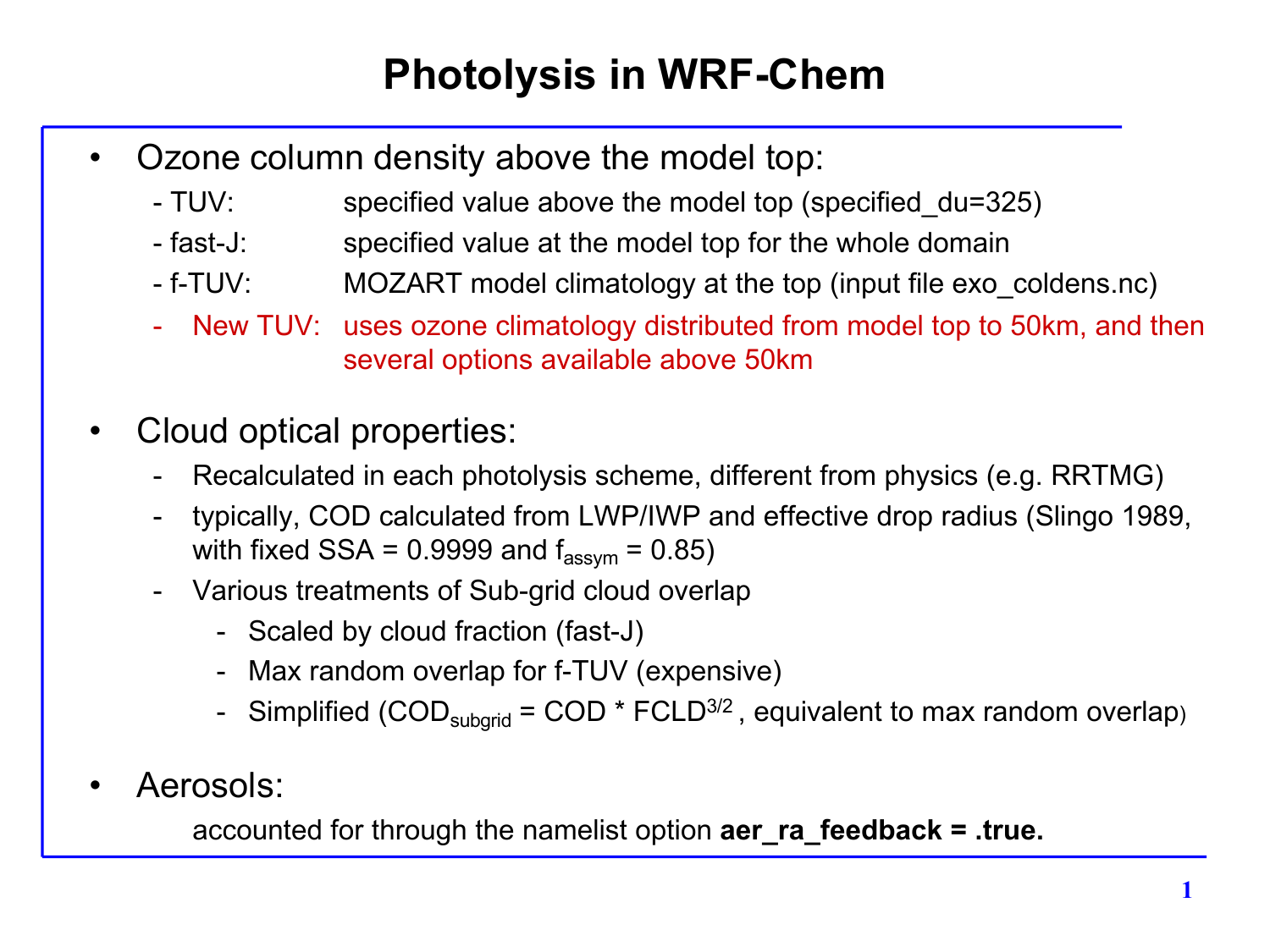## **Settings for phot\_opt = 4 (default in red)**

Download the data file TUV.phot.tar from the ACOM website (add data directories DATAE1 and DATAJ1, and wrf\_tuv\_xsqy.nc file)

- phot opt = 4, 4
- is full tuv =  $f$ alse. : use wrf tuv xsqy.nc table interpolation
- is full tuv = .true. : use hard-coded data and formulas (updated)
- du at grnd =  $300$  : default total o3 column density
- has  $o3$  exo coldens =.false. :  $o3$  column density above 50 km = 0.
- has o3 exo\_coldens =.true. : o3 column density above 50 km from mozart climatology
- scale o3 to grnd exo coldens = .true.(\*) total o3 column at ground scaled to climatology
- scale  $\circ$ 3 to du at grnd = .true. : scaled to the du at grnd value at the ground that should be specified.
- pht\_cldfrc\_opt = 1 : grid cell cloud fraction is either 0 or 1
- pht\_cldfrc\_opt = 2 : grid cell cloud fraction varies between 0 and 1
- $\text{cld}$  od  $\text{opt} = 1$  : cloud optical depth is scaled by cloud fraction
- cld od opt = 2 : cloud optical depth is scaled by (cloud fraction)\*\*1.5

## **<sup>2</sup>** *(\*) See the next page for the bug fix in v3.9.1*